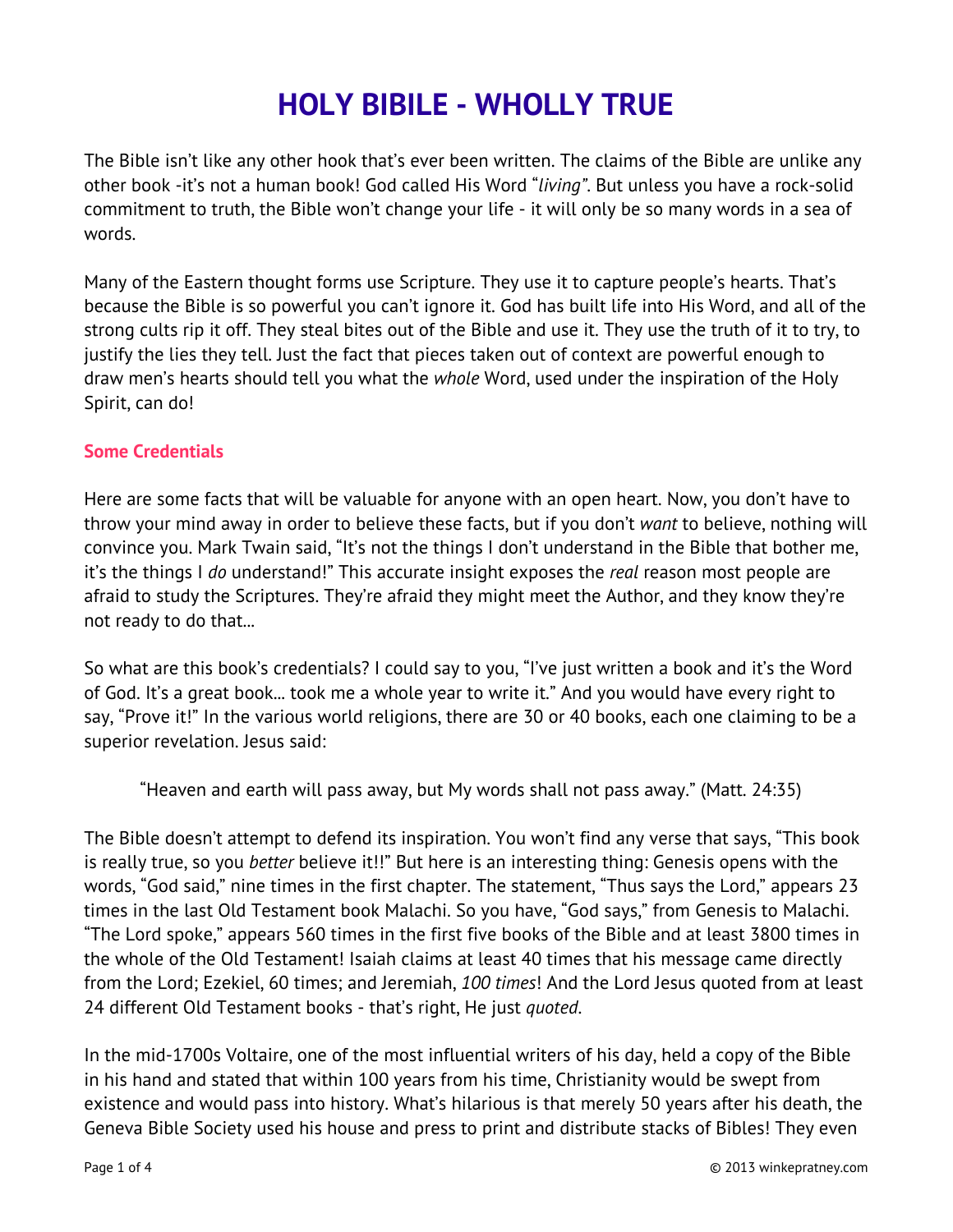made his house their headquarters! God has an incredible sense of humor!

## **Could** *You* **Write The Bible?**

Say you were going to write a book, and this was how you had to write it: For a start find 40 different writers - totally different writers. Get some who are highly educated, even doctors - then get some farmers. Go dig a guy off a ranch somewhere and say, "I'd like you to help me write a book." Then find some fishermen. Go down to the wharf and find a couple of guys from San Francisco and say, "Hey! Listen, help me write a book." And they say, "Sure, fine... we'll help you." And then you get all of them to write on the following things: religion, poetry, ethics, science, philosophy, the creation of the universe and where it's going - and ask them to throw in a few things about where they think it will all end.

Next, you need to collect all that information, and then... oh, by the way, you have to separate these people so they can't communicate by phone or telegraph... only possibly word of mouth, passed down over the years. Ah yes, years... you collect all this stuff over about one and a half thousand years, and compile the whole thing in one book. What would you have? I know what you'd have - you'd have the most motley junk you've ever seen in your life, with people totally contradicting each other! I suggest you take a biology textbook from 60 years ago, and compare it with one today. And that's just 60 years! But that's not what you have when you read your Bible. The more you read this book, the more you see the incredible unity of it. Because the more you get into it, the more incredibly detailed it is, and you find there are not 40 people who wrote it, but One Person.

### **The Bible: Your Science Book**

The Bible is scientifically accurate. The God of the Bible is the God who created the universe. True science and Scripture will *always* agree - they both have the same Author! No statement in the Scriptures is scientifically incorrect. Science can tabulate the "what," analyze the "how," and probe for the "why," but it can't tell us the "where from," nor the reason for which the universe exists. It can't say who you are or why you are here. It can tell us what we're able to do, but not what we *ought* to do.

At the same time the Bible was written, people thought the world was fiat and held up by three elephants. *Big* elephants. Someone asked, "What holds the world up?" Another said, "Three elephants." Then someone ventured to ask, "And what holds up the elephants??" Someone answered, "A big tortoise." And so the early sciences grew.

Now, listen to what God said. Remember, this wasn't written in the last hundred years, or even the last thousand. This comes from over 2500 years ago:

"Have you not known? Have you not heard? ... Have you not understood from the foundations of the earth? It is He that sits upon the circle of the earth." (Isaiah 40:21-22)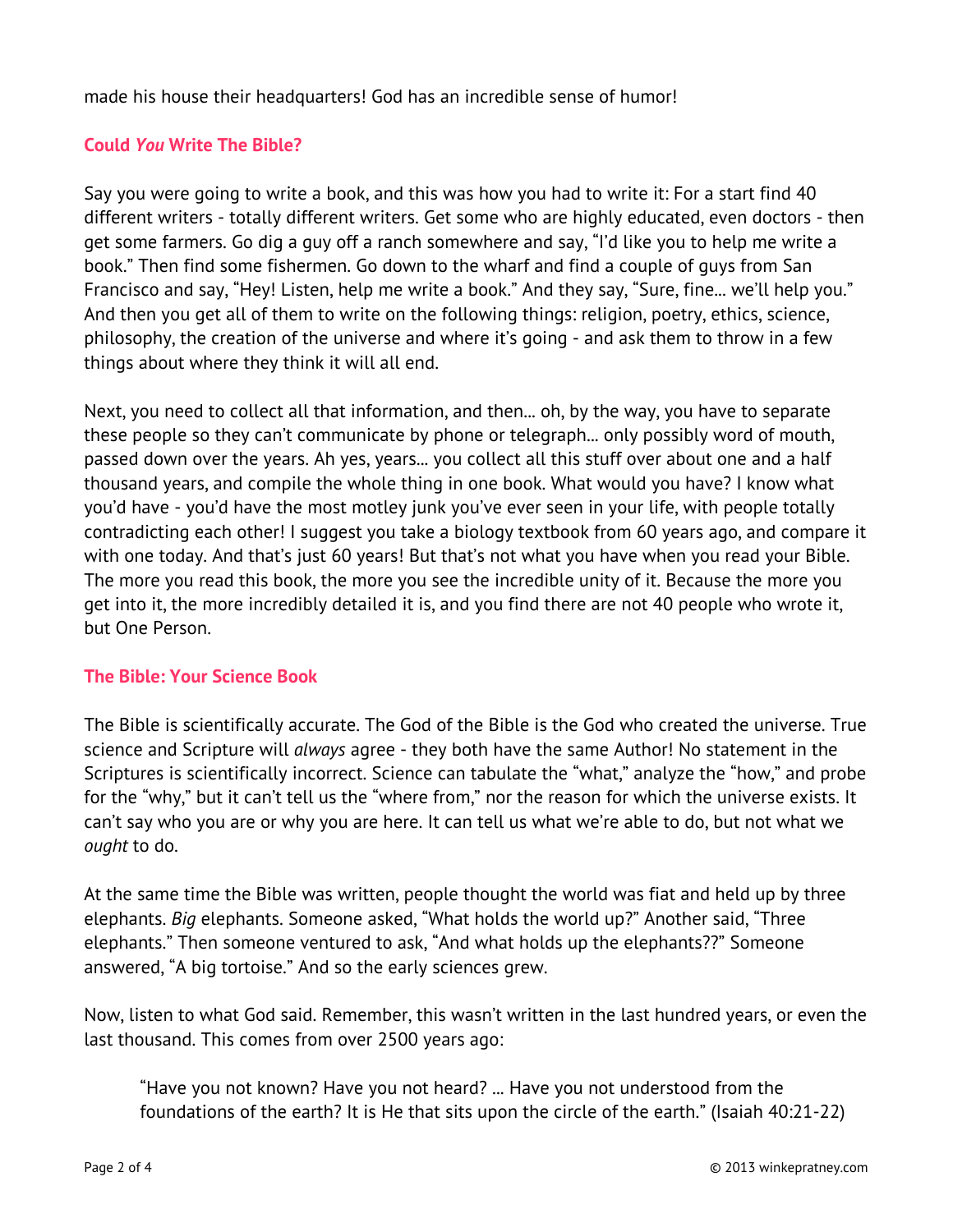The word "circle" is the word "sphere" in Hebrew. Also:

"He stretches out the north over empty space, and hangs the earth on nothing." (Job 26:7)

Well, so much for elephants!

There are many other astounding scientific facts in Scripture, presented centuries before it became part of man's "knowledge."

## **Argument Melts Down**

"But the day of the Lord will come like a thief in which the heavens will pass away with a roar and the elements will be destroyed with intense heat, and the earth and its works will be burned up." (II Pet. 3:10)

This very verse was used nearly a century ago to prove that the Bible couldn't have been divinely inspired because, "How could there be a fire big enough to burn the whole world? Silly fisherman!" It took almost two thousands years for science to catch up to what God had spoken through Peter, that an atomic reaction could actually melt the basic building blocks of matter itself. God was prophesying how the world would end.

In fact, two verses later we find these words:

"...the heavens will be destroyed by burning, and the elements will melt with intense heat!" (II Pet. 3:12)

Do you know what the word "destroy" is? It's a Greek word that literally means, "to untie." That's an atomic physics statement from a fisherman! These and countless other examples show us how the Lord has hidden unsurpassed knowledge and wisdom in His Word.

## **Lots of Lucky Guesses?**

If there's one thing the Bible dares to do, that *no other book in the world does*, it's to accurately predict the future. God can arrange the situations and circumstances of history to bring about patterns laid down before the foundation of the world. The outline of many of these patterns is revealed in the Bible.

There are about 3,856 verses directly or indirectly concerned with prophecy in Scripture - about one verse in six tells of future events! God's challenge to the world is:

"Prove Me now - I am the Lord... I will speak, and the word that I speak shall come to pass." (See Jer. 28:9; Ezek. 12:25, 24:14)

Buddhists, Confucianists, and Muslims have their own sacred writings, but in them the element of